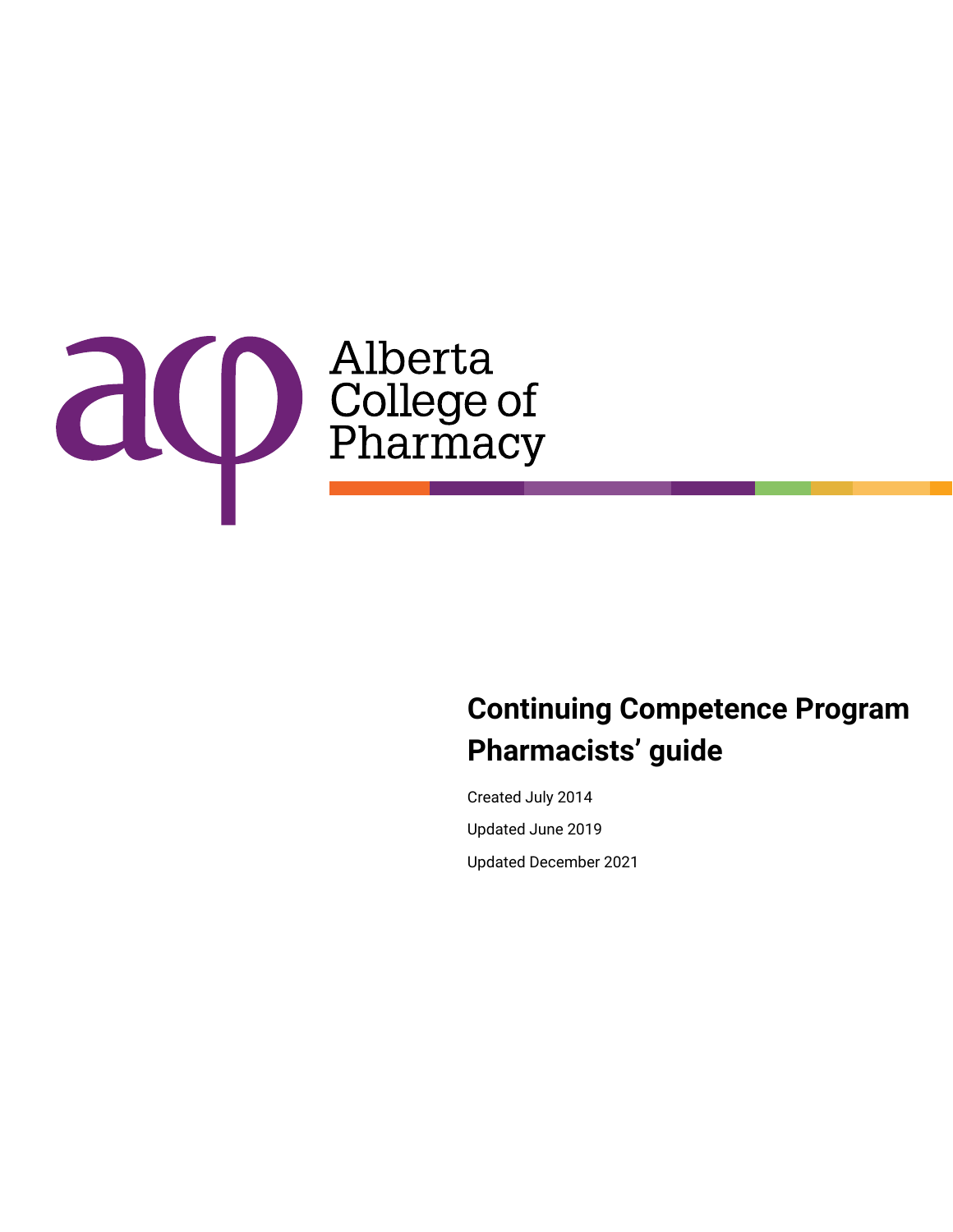# Table of contents

| $\mathbf{\Omega}$ |
|-------------------|
| 2                 |
| 2                 |
|                   |

## [3. Continuing professional development: annual requirements for clinical pharmacists](#page-4-0)

|                                              |                                            | 3  |
|----------------------------------------------|--------------------------------------------|----|
|                                              | 3.1 Accredited learning                    | 3  |
|                                              | 3.2 Non-accredited learning                | 4  |
|                                              | 3.3 Learning record                        | 4  |
|                                              | 3.4 Implementation record                  | 5  |
|                                              | 3.5 Prescribed learning activity           | 7  |
|                                              | 3.6 Self-assessment                        | 7  |
|                                              | 4. Navigating through the online program   | 8  |
|                                              | 4.1 Submitting your professional portfolio | 8  |
| 5. Audit of professional portfolio documents |                                            | 9  |
|                                              | 5.1 Categories within the CCP              | 9  |
| 6. Practice Improvement Program              |                                            | 11 |
|                                              | 6.1 Communication                          | 11 |
|                                              | <b>7. Conclusion</b>                       | 12 |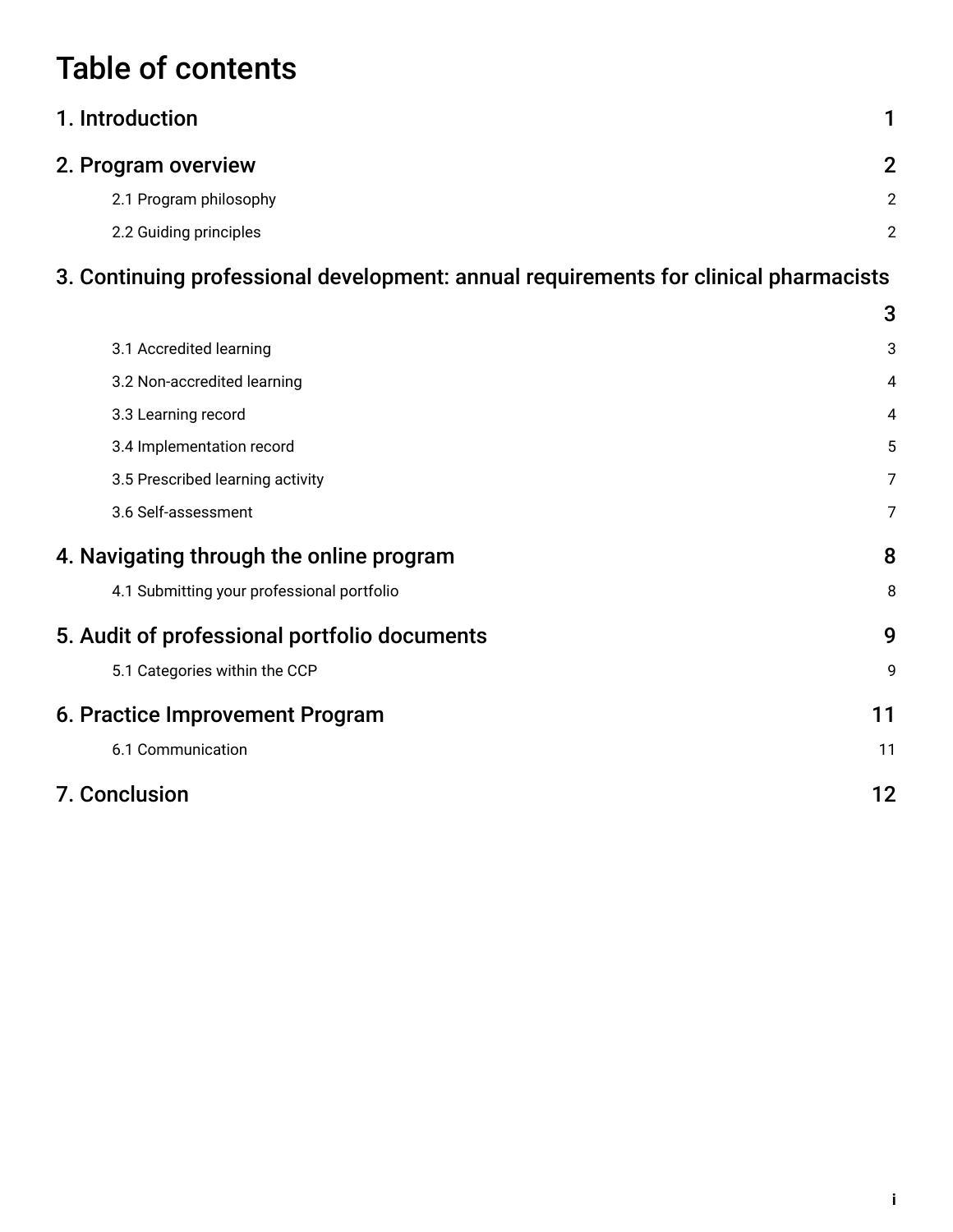# <span id="page-2-0"></span>1. Introduction

The *[Health Professions Act](https://www.qp.alberta.ca/1266.cfm?page=H07.cfm&leg_type=Acts&isbncln=9780779786886&display=html)* requires the Council of the Alberta College of Pharmacy (ACP) to establish a competence committee and a continuing competence program (CCP). The Pharmacists and Pharmacy Technicians Profession [Regulation](https://www.qp.alberta.ca/1266.cfm?page=2006_129.cfm&leg_type=Regs&isbncln=9780779758197) establishes that the ACP's CCP is comprised of continuing professional development, competence assessments, and practice visits.

The role of the competence committee is to facilitate the enhancement of pharmacists' professional practice, assess pharmacist competence, and address issues related to professional development.

ACP is committed to your continuing professional development and to the excellence of pharmacy practice in Alberta through this competence program. The CCP for pharmacists came into effect July 1, 2014. It is based upon review of emerging continuing competence models for health professionals and your feedback. The program focuses on quality improvement, and the implementation of newly acquired or reinforced knowledge and/or skill into practice. You complete and manage the program through the ACP [CCP portal](https://abpharmacy.ca/ccp-portal), an online management system designed to enhance and track your learning experience.

This program is intended to support all pharmacists on the ACP clinical register. It is also available to support pharmacists who are currently registered on the associate register and plan to return to the clinical register at a future date.

This guide provides an overview of the CCP. For additional information please access

- the ACP [website for program rules](https://abpharmacy.ca/ccp-requirements) and frequently asked questions, and
- the CCP portal for the online tutorial and user quide.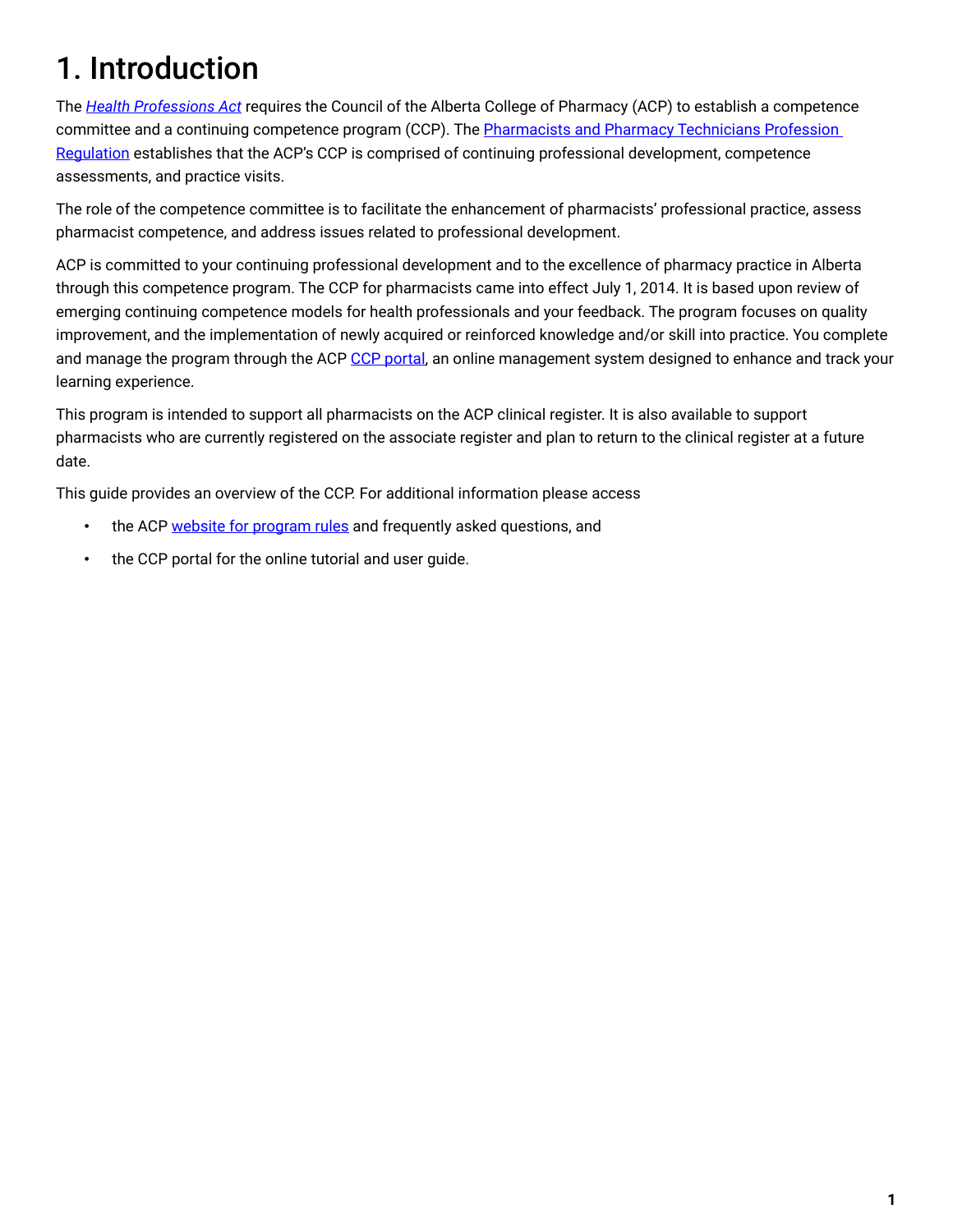## <span id="page-3-0"></span>2. Program overview

## 2.1 Program philosophy

ACP compels professional growth that empowers and enables pharmacists and pharmacy technicians to continuously enhance their practices, embody ACP's [tenets of professionalism,](https://understandingprofessionalism.com/) and support Albertans' health and well-being. With a shared vision of excellent pharmacy practice that includes professionalism, ACP works with registrants in a diverse and holistic approach to identify personal competence goals and milestones signifying success, and ensures that learning transfers into practice.

## 2.2 Guiding principles

The five guiding principles of the CCP are as follows:

- **1. Diverse –** to accommodate different practices and learning approaches that active learners engage in.
- **2. Engaging –** to inspire career-long learning, peer-to-peer interaction, and opportunities to connect with mentors, thought leaders, and subject matter experts.
- **3. Forward-looking –** to help meet the changing needs of Albertans, integrate with other ACP programs, and provide support throughout careers.
- **4. Sustainable –** to anticipate growing and diverse populations and use evidence-informed tools and methods applicable to a variety of practices.
- **5. Accountable –** meets legislative requirements and provides reliable assessments and measures that confidently establish that pharmacy professionals are competent to provide safe and effective care.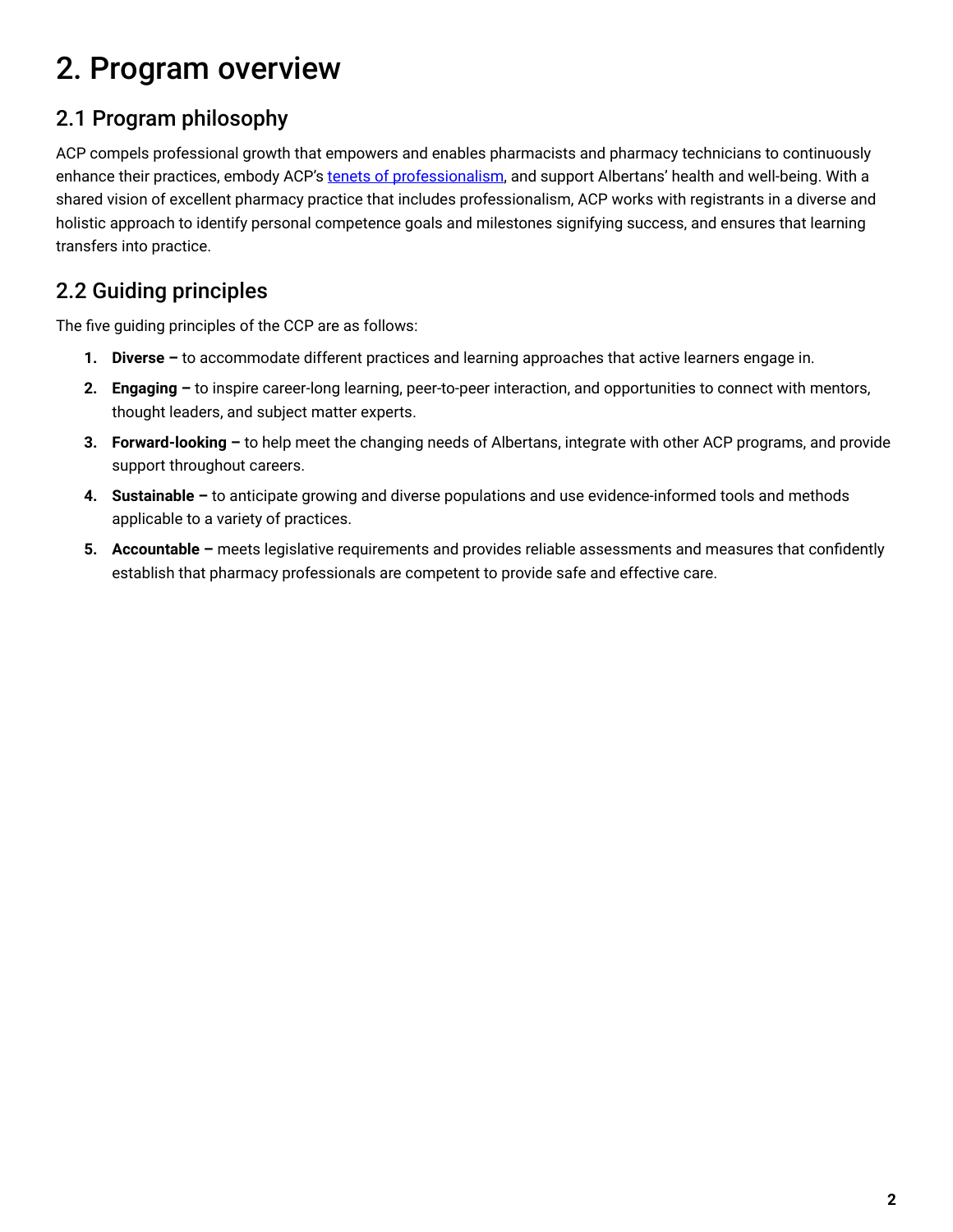## <span id="page-4-0"></span>3. Continuing professional development: annual requirements for clinical pharmacists

Maintaining competence is a professional responsibility and the hallmark of self-regulated professionals. In this context, maintenance **does not mean staying the same**, it means **keeping up with (or ahead of) the changes around you**.

According to the [Code of Ethics](https://abpharmacy.ca/code-ethics), it is your professional responsibility to

- continuously improve your level of professional knowledge and skill,
- take responsibility for maintaining a high standard of professional competence,
- evaluate your individual practice and assume responsibility for improvement, and
- keep informed about new pharmaceutical knowledge.

According to the professionalism framework, an engaged pharmacy professional who is an active learner

- seeks out learning opportunities;
- keeps knowledge and professional skills up-to-date;
- maintains current understandings of the health community they practise in (e.g., providers, agencies, policies);
- regularly self-evaluates and pursues opportunities for development; and
- embraces change and is committed to learning new things.

ACP has created the CCP to help you meet these responsibilities. By identifying appropriate learning activities and implementing that learning into practice, you can continually build your competence and confidence to assure yourself, your patients, and your healthcare colleagues that you are providing quality care throughout your career.

The CCP comprises continuing professional development, including the annual requirements for clinical pharmacists and the Practice Improvement Program (PIP). All clinical pharmacists must complete the program annually during the course of each continuing education (CE) cycle to meet requirements to renew their practice permit. The CE cycle is from June 1 to May 31 of the following year. By May 31 a clinical pharmacist must submit a professional portfolio in the CCP portal. To ensure your professional portfolio is complete, you must

- 1. complete a minimum of 15 continuing education units (CEUs),
- 2. record all learning on one or more learning record(s),
- 3. implement at least one CEU worth of learning into your practice and document this on an implementation record, and
- 4. complete the prescribed learning activity that has been assigned by the competence committee.

#### 3.1 Accredited learning

Accredited programs are designed to help you gain pharmacy-specific knowledge or skills. The accreditation process assures you that a program has been reviewed for quality, unbiased content, and relevance to practice. Accredited programs include continuing pharmacy education programs accredited by the

- Canadian Council on Continuing Education in Pharmacy (CCCEP),
- Accreditation Council for Pharmacy Education (ACPE), or
- any Provincial and Territorial Pharmacy Regulatory Authority in Canada.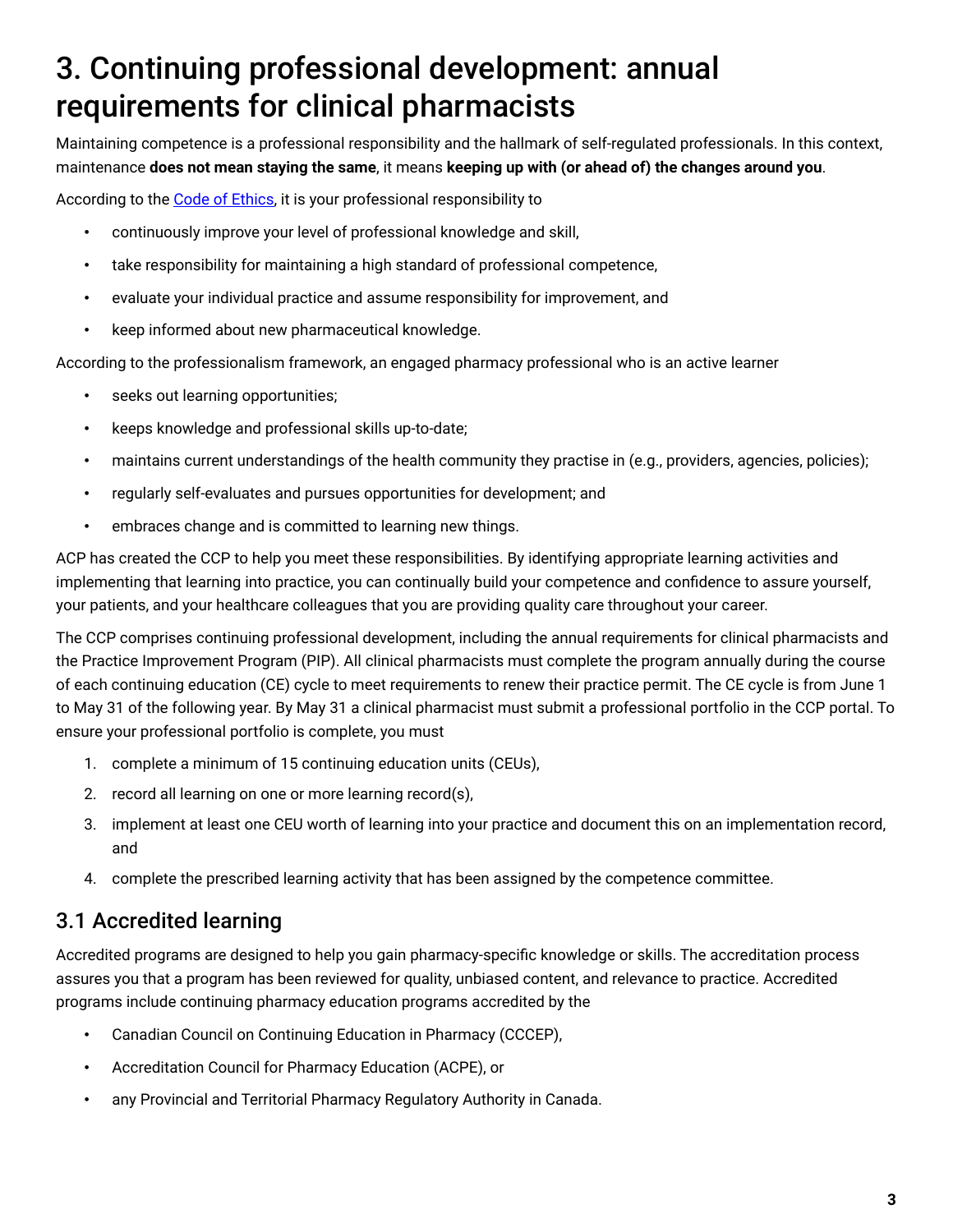### <span id="page-5-0"></span>3.2 Non-accredited learning

Non-accredited learning includes a variety of activities pharmacists undertake to improve their practices. These activities include both structured learning in the form of non-accredited independent study programs, group courses, workshops, or conferences as well as informal, mainly independent, learning activities such as reading, research, or discussing practice issues with others. Non-accredited learning includes those programs accredited for other professionals but not for pharmacists, such as continuing medical education (CME).

Non-accredited learning activities may to include but are not limited to

- structured learning in the form of non-accredited independent study programs;
- group courses (e.g., First Aid and CPR courses);
- workshops, online programs;
- education programs (e.g., Pharm D);
- conferences;
- structured learning activities accredited for other healthcare professionals;
- collaboration with colleagues, co-workers, and/or other healthcare professionals;
- completing research, writing papers, and/or giving presentations;
- precepting or mentoring;
- supporting the skill development of a colleague or co-worker; and
- informal learning such as reading, watching videos, listening to podcasts, learning from work processes, learning from patients, solving problems with others, or discussing issues with others.

#### 3.3 Learning record

The learning record is an online form on the CCP portal. It must be completed for all accredited and non-accredited learning. On the learning record, you will record

- the title of the learning activity,
- the date the learning activity took place,
- whether it is an accredited or non-accredited learning activity,
- the accreditation number for an accredited learning activity,
- the number of CEUs that you are claiming,
- the type of learning activity (e.g., group program, workshop, self-study, etc.),
- the competency categories that the learning relates to,
- whether you acquired new knowledge of skills or confirmed that your knowledge or skills are current,
- the key elements that you learned, and
- the impact that the learning will have on your practice.

Your learning records should be legible and complete, contain answers that correspond to the questions asked, and be completed only by yourself. Responses to the questions must not be copied from, or shared with, other clinical pharmacists.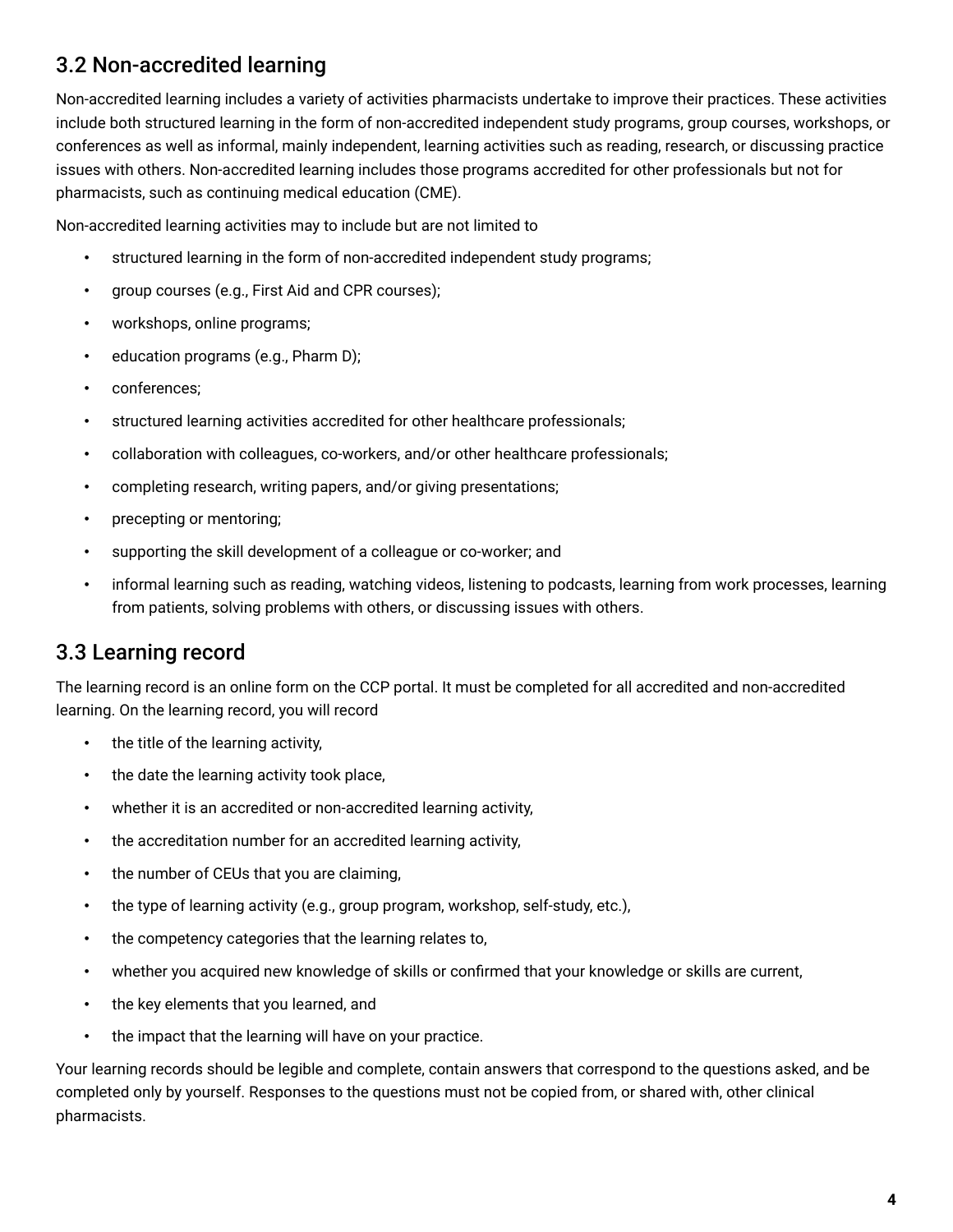<span id="page-6-0"></span>CEUs may be claimed for either accredited or non-accredited learning activities. For non-accredited learning, a clinical pharmacist can document a maximum of eight non-accredited CEUs on each learning record. You may need to document learning on two or more learning records if a non-accredited learning activity is more than eight CEUs. For example, if you took a course accredited for nurses at 10 CEUs, you would create two learning records for the course, splitting the CEUs between the two records.

As part of the learning record, you will be required to describe the learning activity and explain how it relates to the competency category chosen. For accredited learning, you must also identify the accrediting council and provide the accreditation number.

Please retain any supporting documentation for a period of two years. You are no longer required to upload it. The supporting documentation is used to verify the clinical pharmacist's participation in and completion of the learning activities. Supporting documentation includes any certificates, diplomas, proof of registration, course programs, handouts, or personal notes.

The learning record also includes one optional question designed to help you devise a potential implementation objective. If you think you may implement the learning documented on this learning record answering this question will assist you to determine how you can apply this learning to your practice and draft a potential implementation objective.

You may complete as many learning records as you wish. Learning records must document a minimum of 15 CEUs in each CE cycle. There is no maximum number of CEUs.

### 3.4 Implementation record

The implementation record documents the implementation of at least one CEU. Although the minimum for the implementation record is one CEU, a clinical pharmacist is strongly encouraged to use more than one CEU and to choose all learning activities relevant to the implementation record.

The implementation record is an online form on the CPP portal. It documents which learning you have implemented into your practice, why you chose to implement it, and what your objective was for implementing this learning. It must include

- a) an objective that relates specifically to one of the following domains:
	- i. pharmacy practice, including but not limited to patient care practice;
	- ii. medical knowledge; or
	- iii. systems-based practice; and
- b) a list of accredited and non-accredited learning activities completed in the current CE cycle that enhanced the knowledge, skills, or abilities related to the stated objective;
- c) information about how the enhanced knowledge, skills, or abilities were implemented; and
- d) information about the outcome of the implementation; and
- e) documentation providing evidence that the enhanced knowledge, skills, or abilities were implemented by the clinical pharmacist completing the implementation record.

Your implementation record should be legible and complete, contain answers that correspond to the questions asked, and be completed only by yourself. Responses to the questions must not be copied from, or shared with, other clinical pharmacists.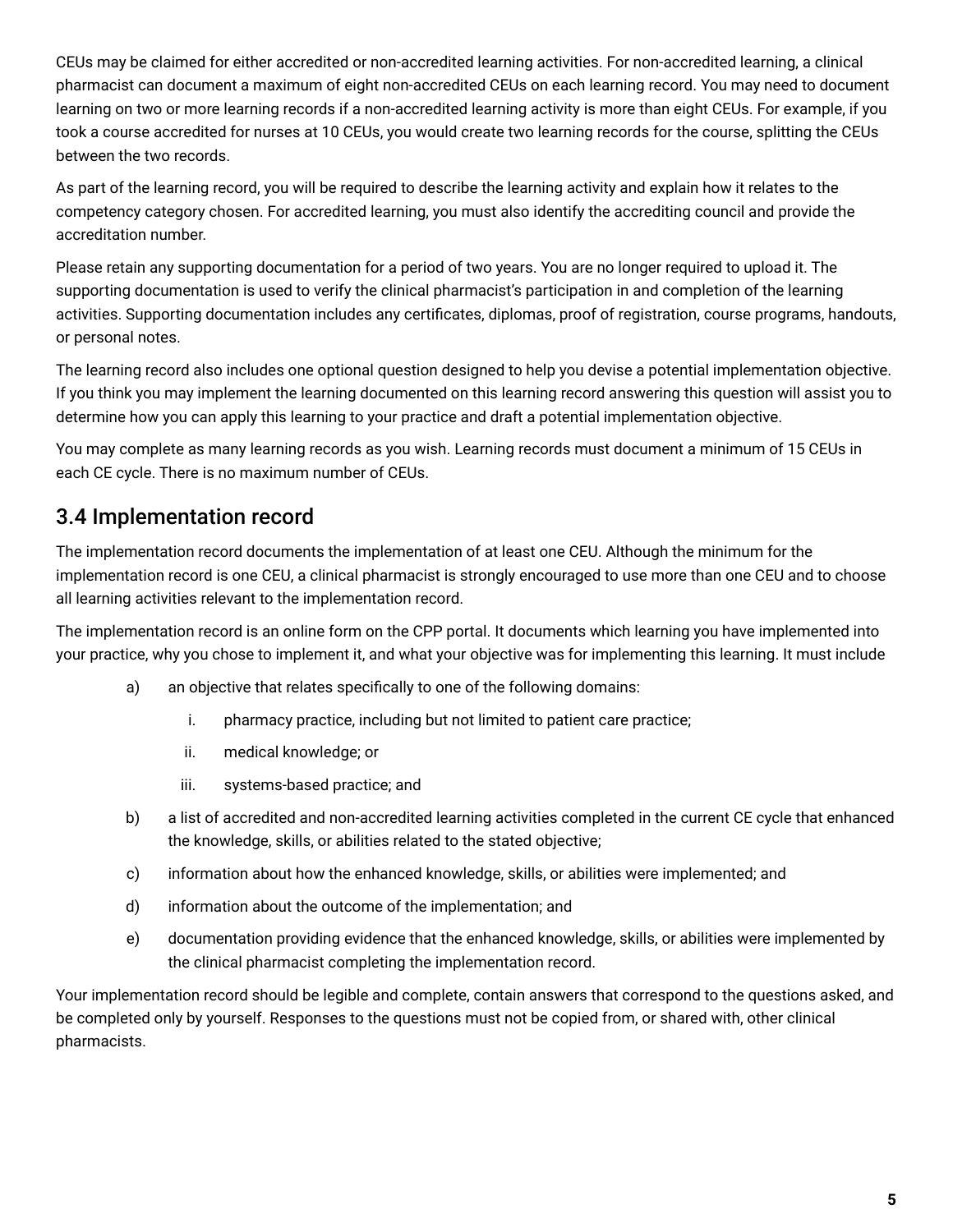| Information to be recorded on the implementation record              | <b>Description or additional information</b>                                                                                                                                                                                                              |
|----------------------------------------------------------------------|-----------------------------------------------------------------------------------------------------------------------------------------------------------------------------------------------------------------------------------------------------------|
| The learning activities that are relevant to this                    | All learning records that you have completed in the current                                                                                                                                                                                               |
| implementation record                                                | CE cycle will appear. Click on the relevant learning records                                                                                                                                                                                              |
|                                                                      | to select them. You are strongly encouraged to use more                                                                                                                                                                                                   |
|                                                                      | than one CEU.                                                                                                                                                                                                                                             |
| Your implementation objective                                        | Consider the following "LIST" of questions to help                                                                                                                                                                                                        |
|                                                                      | determine the details for an implementation objective:                                                                                                                                                                                                    |
|                                                                      | Learning - What knowledge and/or skill did you<br>want to put to use?                                                                                                                                                                                     |
|                                                                      | Implementation - What steps did you need to take<br>to apply this learning to practice?                                                                                                                                                                   |
|                                                                      | Specifics - What details did you consider (e.g.,<br>intended audience, timelines, roles and<br>responsibilities, supporting documentation)?                                                                                                               |
|                                                                      | Target - What was the intended outcome of the<br>implementation?                                                                                                                                                                                          |
|                                                                      | Improvement to my professional practice?<br>$\circ$                                                                                                                                                                                                       |
|                                                                      | Improvement in organization and/or<br>$\circ$<br>delivery of care?                                                                                                                                                                                        |
|                                                                      | Transfer of knowledge, skills, or abilities to<br>$\circ$<br>patients or other health professionals?                                                                                                                                                      |
|                                                                      | Although not required you are encouraged to state your<br>implementation objective in a SMART format (specific,<br>measurable, attainable, relevant, and time-based).<br>Information on how to write a SMART objective is available<br>on the CCP portal. |
| The domain to which the objective relates                            | Each implementation objective must be related to one of<br>the following three domains:                                                                                                                                                                   |
|                                                                      | pharmacy practice, including but not limited to<br>patient care practice;                                                                                                                                                                                 |
|                                                                      | medical knowledge; or                                                                                                                                                                                                                                     |
|                                                                      | systems-based practice, including collaboration<br>and patient safety.                                                                                                                                                                                    |
|                                                                      | Learning in other domains is encouraged, however the<br>learning you choose to detail on an implementation record<br>must be in one of these three domains.                                                                                               |
| What prompted you to implement this learning into                    | Select one or more from the list provided on the                                                                                                                                                                                                          |
| practice<br>A brief description of why you chose this implementation | implementation record.<br>This description should include the knowledge or skill(s)                                                                                                                                                                       |
| objective                                                            | that you applied or implemented, and how it is relevant to                                                                                                                                                                                                |
|                                                                      | your practice.                                                                                                                                                                                                                                            |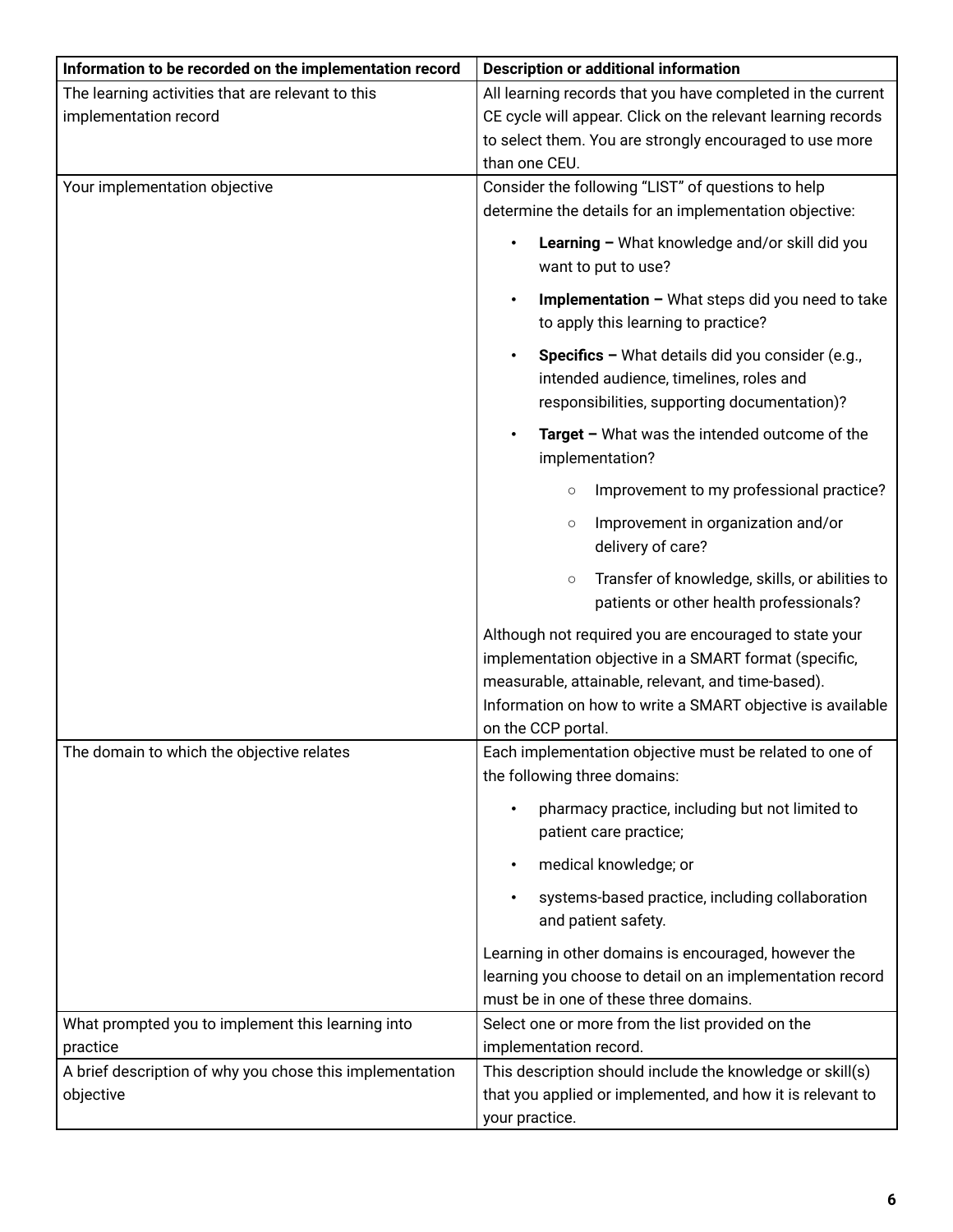<span id="page-8-0"></span>

| The steps you took to achieve your implementation        | Include details such as timelines, the audience, the people |
|----------------------------------------------------------|-------------------------------------------------------------|
| objective                                                | involved, and your role if it was a team effort.            |
| The outcome of the implementation                        | Select one or more of the options provided on the           |
|                                                          | implementation record. Provide a brief explanation of your  |
|                                                          | choice.                                                     |
| Upload one piece of documentation that provides evidence | Select the type of evidence that you are uploading from the |
| of your implementation                                   | list provided on the implementation record. Explain how     |
|                                                          | your objective relates to your evidence.                    |

The implementation record also includes one optional question that encourages you to reflect on what you learned as a result of the implementation and what you would do differently. In addition, you are asked to reflect upon whether you identified areas for future implementation objectives or the need for future learning.

You are required to complete one implementation record in each CE cycle; however, the CCP portal allows you to work on up to three implementation records in each year.

## 3.5 Prescribed learning activity

The prescribed learning activity is the learning activity prescribed by the competence committee every CE cycle that must be completed in order for a clinical pharmacist to submit a professional portfolio. The prescribed learning activity may be presented in a variety of forms such as multiple-choice questions, short-answer questions, or learning modules, and addresses a topic area that is relevant to clinical pharmacists.

Your prescribed learning activity should contain answers that correspond to the questions asked and be completed only by yourself. Responses to the questions must not be copied from, or shared with, other clinical pharmacists.

### 3.6 Self-assessment

In addition to the learning records and the implementation records sections of the CCP portal, there is a self-assessment section. Completion of the self-assessment is optional, but we strongly encouraged you to use the tools available to reflect on your practice before completing a professional portfolio.

Continuing professional development is a cycle that you may enter at any point:

- Participating in a learning activity may reveal something that you decide you should implement into your practice.
- You may be faced with a question or practice situation that spurs you to complete a learning activity.
- You may receive a request to implement something into your practice that requires you to expand your knowledge or develop new skills.

The self-assessment module includes a number of self-assessment, self-reflection, and planning tools that are intended to help you reflect on your practice and plan your learning and implementation objectives regardless of where you enter the cycle.

| <b>Self-assessment Tool</b>               | <b>Description</b>                                        |
|-------------------------------------------|-----------------------------------------------------------|
| Understanding my current work environment | Reflect on your current work environment to help identify |
|                                           | potential learning opportunities.                         |
| Questions log                             | List or log frequently asked questions or challenging     |
|                                           | questions you encounter in your practice to help identify |
|                                           | potential learning opportunities.                         |
| Clinical practice self-assessment         | Reflect on statements to assess your current clinical and |
|                                           | dispensing practices to identify learning needs.          |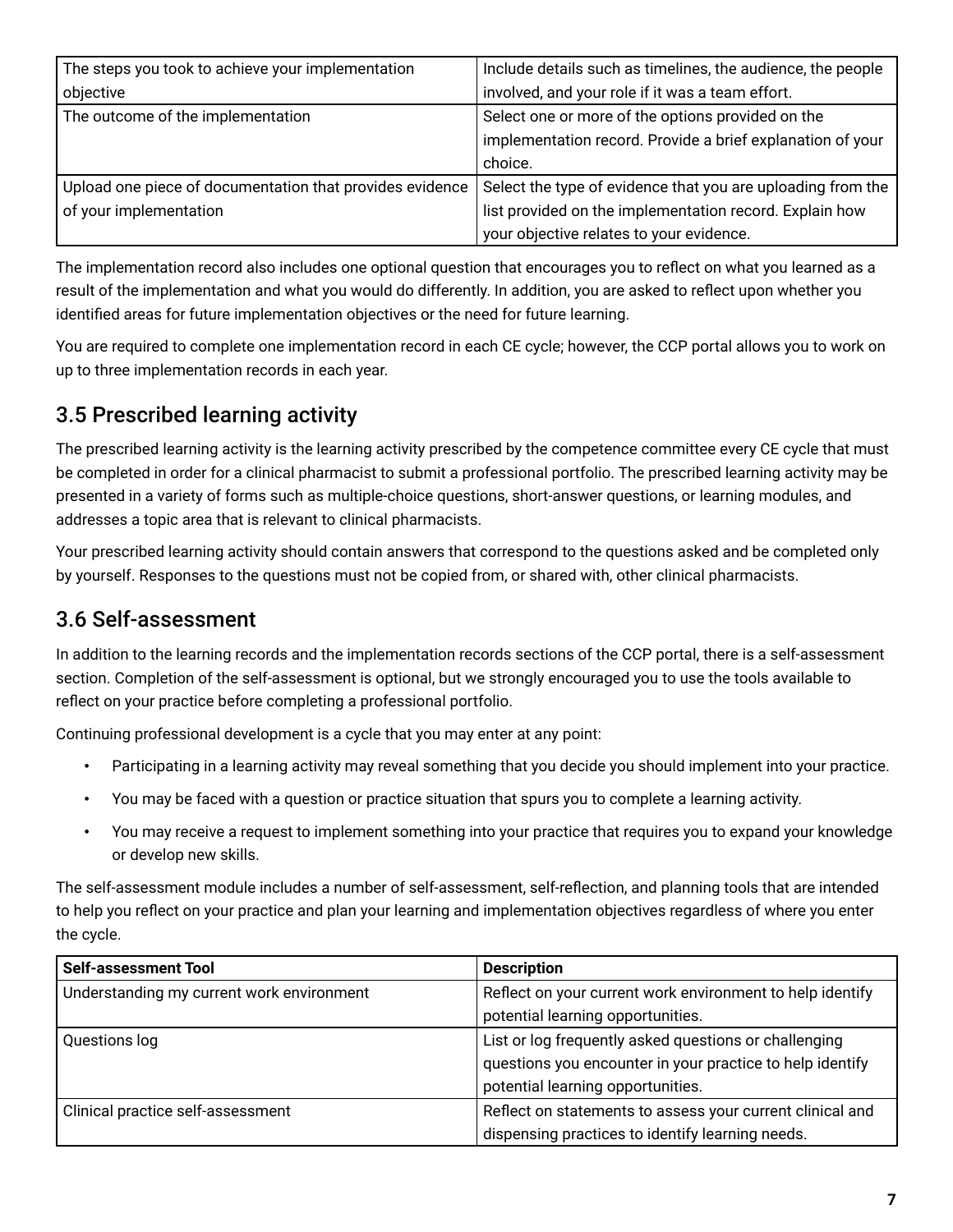<span id="page-9-0"></span>

| Assessment of professional competencies (NAPRA) | Assess your performance level according to the Dreyfus        |
|-------------------------------------------------|---------------------------------------------------------------|
|                                                 | model of skill acquisition for each of the NAPRA              |
|                                                 | Professional Competencies for Canadian Pharmacists at         |
|                                                 | Entry-to-practice to identify areas of strength and areas for |
|                                                 | improvement.                                                  |
| Jurisprudence self-assessment                   | Complete 15 multiple choice questions to assess your          |
|                                                 | knowledge of ethics and jurisprudence.                        |
| Learning activity planning tool                 | Answer questions about your learning needs and make           |
|                                                 | plans to complete the learning.                               |
| Implementation objective planning tool          | Consider potential implementation objectives and plan to      |
|                                                 | implement learning.                                           |

## 4. Navigating through the online program

The CCP portal was created to be easy to navigate and facilitate both participation in and management of the program.

You will access the CCP portal from the ACP website, using your ACP login and password.

The learning records and implementation records are designed to be intuitive and easy to complete. Text information is provided for many questions, and if needed "question marks" are available to open help bubbles to provide additional information. There is an online CCP tutorial that you can access via the portal. The tutorial provides additional information about how to complete the program. It includes step-by-step review of different examples.

As you work through the self-assessment tools, learning records, and working copies of the implementation records, you may save a partially completed or fully completed record. You may return to change any of these records or delete a record throughout the CE Cycle up until the point that you submit the records to ACP during the online registration renewal period.

The online management system will save your professional portfolio for three consecutive cycles, starting with the 2014-15 CE Cycle. The online management system will also allow you to print your records from this site if you wish to do so. Please note that program rules state that it is your responsibility to keep your supporting documentation, for a period of two years.

## 4.1 Submitting your professional portfolio

The CCP portal is accessible to you throughout the CE cycle. The process indicator along the left side of the screen will indicate when you have completed all the requirements of the program – in other words, when you have completed your professional portfolio.

Although you may complete your portfolio at any time during the year, you can only submit it to ACP during online registration renewal period. Around April 30 of each year, ACP will implement the online renewal system. At that time if you have completed your portfolio a "Submit to ACP" button will become active. When you are ready, click the submit button. Following submission, you will be able to proceed with the annual online renewal of your practice permit. Please note only one implementation record may be submitted. If you are working on more than one implementation record you will be required to select one for submission. Selection is completed by clicking the "selected for submission" button on the list of implementation records.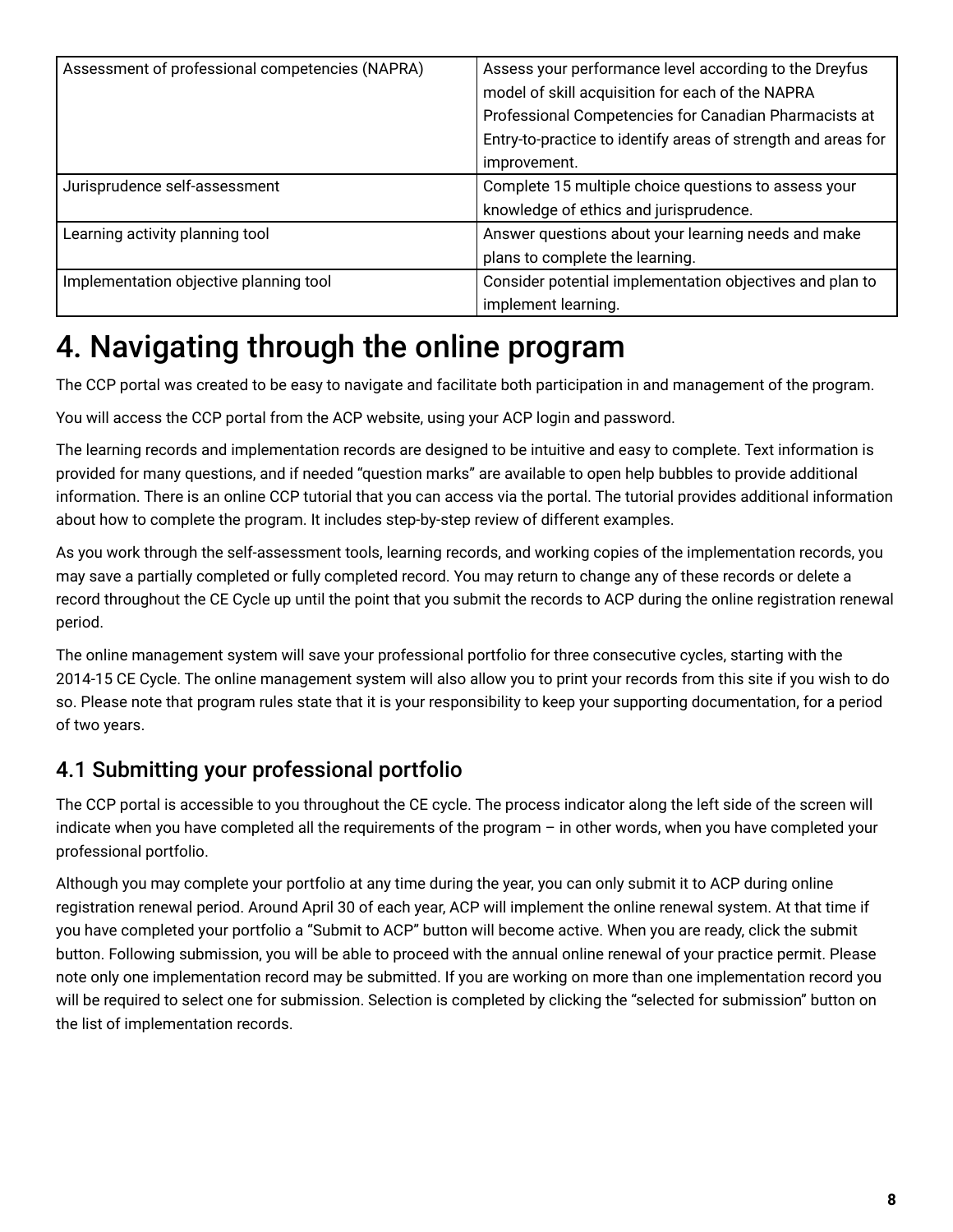# <span id="page-10-0"></span>5. Audit of professional portfolio documents

ACP will select a percentage of portfolios to be audited by trained pharmacist assessors (peer assessors). You may be selected for audit through random selection or based on late or incomplete portfolio submission, or upon the request of the registrar who has identified an issue arising from a request for registration, issuance of a practice permit, renewal of a practice permit, or the result of a practice visit.

The competence committee will oversee the audit of the professional portfolios submitted by clinical pharmacists as part of the continuing professional development program.

At the end of each CE cycle, selected portfolios will be audited by peer assessors. The peer assessment is a criterionbased assessment (i.e., based on established criteria). This means the assessment will be as objective and fair as possible.

Peer assessors determine if a professional portfolio is satisfactory or unsatisfactory based on the following criteria. A satisfactory professional portfolio must

- a) be legible and complete;
- b) contain answers that correspond to the questions asked;
- c) be completed solely by the clinical pharmacist submitting the professional portfolio;
- d) include an implementation record that demonstrates how the enhanced knowledge, skills, or abilities have been implemented; and
- e) be supported by evidence that demonstrates the outcome of the enhanced knowledge, skills, or abilities that have been implemented.

Following the assessment of the selected portfolios, these pharmacists will be notified of their audit result.

## 5.1 Categories within the CCP

There are three possible outcomes to the assessment:

- **Outcome 1 You meet the established standard.**
	- You will be notified that your portfolio was audited and that the audit was satisfactory. You may be provided with feedback to improve your future portfolios. You will be directed to complete the program on an annual basis in Category 1.
- **Outcome 2 You did not meet the established standard, but the deficiency was minor in nature.**
	- You will be notified that your portfolio was audited and that the audit was unsatisfactory. You will be provided with feedback on how to improve your future portfolios. You will be placed in Category 2 of the program in the following CE cycle.
- **Outcome 3 You did not meet the established standard and your portfolio has significant gaps, errors, or omissions.**
	- You will be notified that your portfolio was audited and that the audit was unsatisfactory. Your portfolio did not meet the established standard and the deficiency was more serious. You will be placed in Category 3 and referred to the competence committee to determine further action.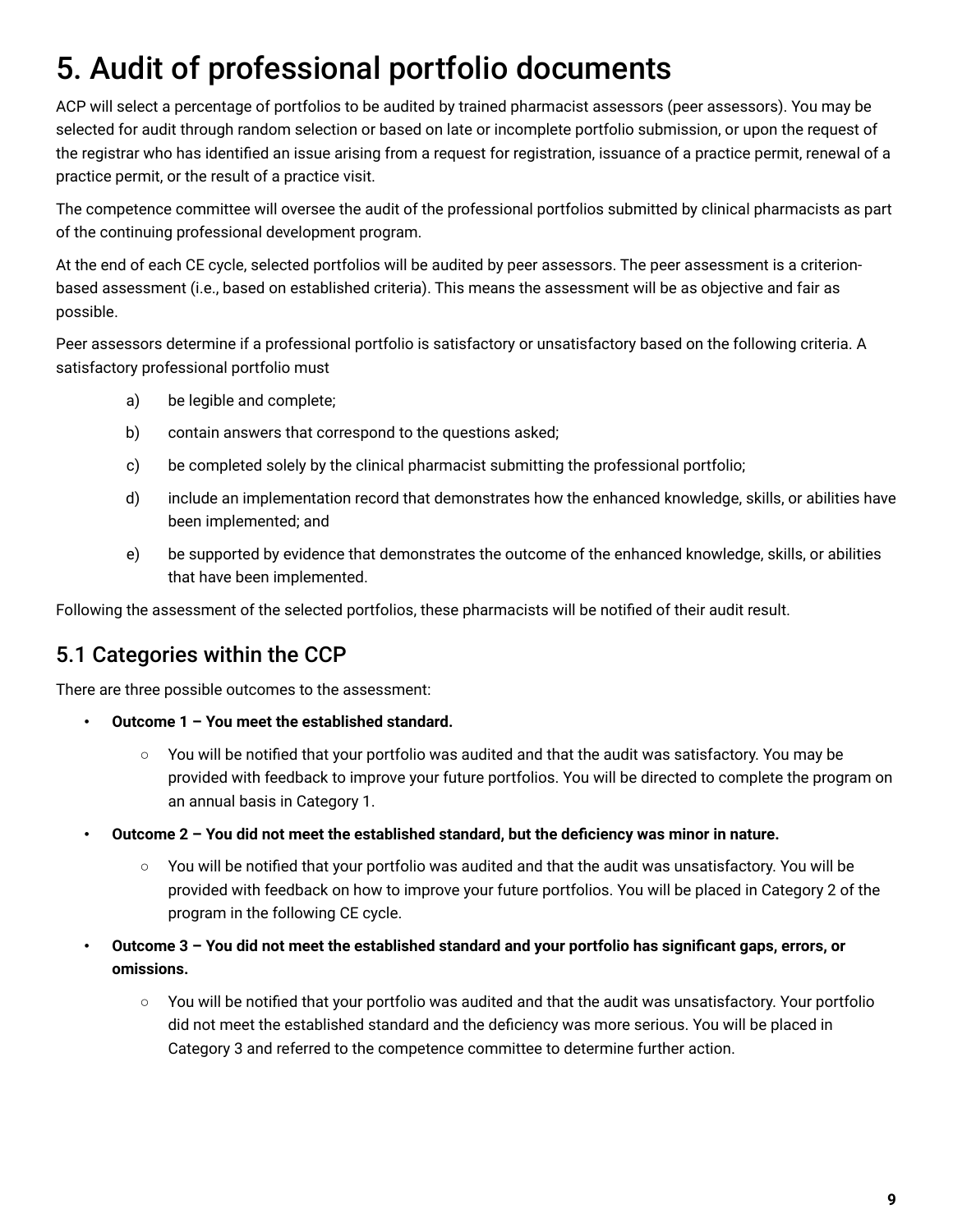#### *Category 1*

If your portfolio was randomly selected for audit and you were placed in Category 1, your competence case will be closed and you will not be randomly selected for audit in the next five CE cycles.

If your portfolio was subject to audit and you were placed in Category 1, the competence committee will either have an audit of your portfolio in the next CE cycle or close your competence case. If your competence case is closed, you will not be randomly selected for audit in the five CE cycles that follow the closure of your case.

#### *Category 2*

If you are placed in Category 2 of the program, you must complete a new portfolio (learning records and implementation record) in the following CE cycle using the feedback provided by the peer assessors. The portfolios of all pharmacists in Category 2 will be audited. If the portfolio meets the established standard, you will not be subject to random selection for audit for the next five CE cycles. If your portfolio does not meet the established standard, your case will be referred to the competence committee. The competence committee will determine further action.

#### *Category 3*

If you are required to complete the program in Category 3 you will be required to complete a portfolio using the feedback provided by peer assessors and to complete any additional activities as directed by the competence committee. You will be subject to an audit at the end of the CE cycle. If the portfolio meets the established standard, the competence committee will either audit of your portfolio in the next CE cycle or close your competence case. If your competence case is closed, you will not be randomly selected for audit in the five CE cycles that follow the closure of your case. If your portfolio does not meet the established standard, your case will be referred to the competence committee for further action.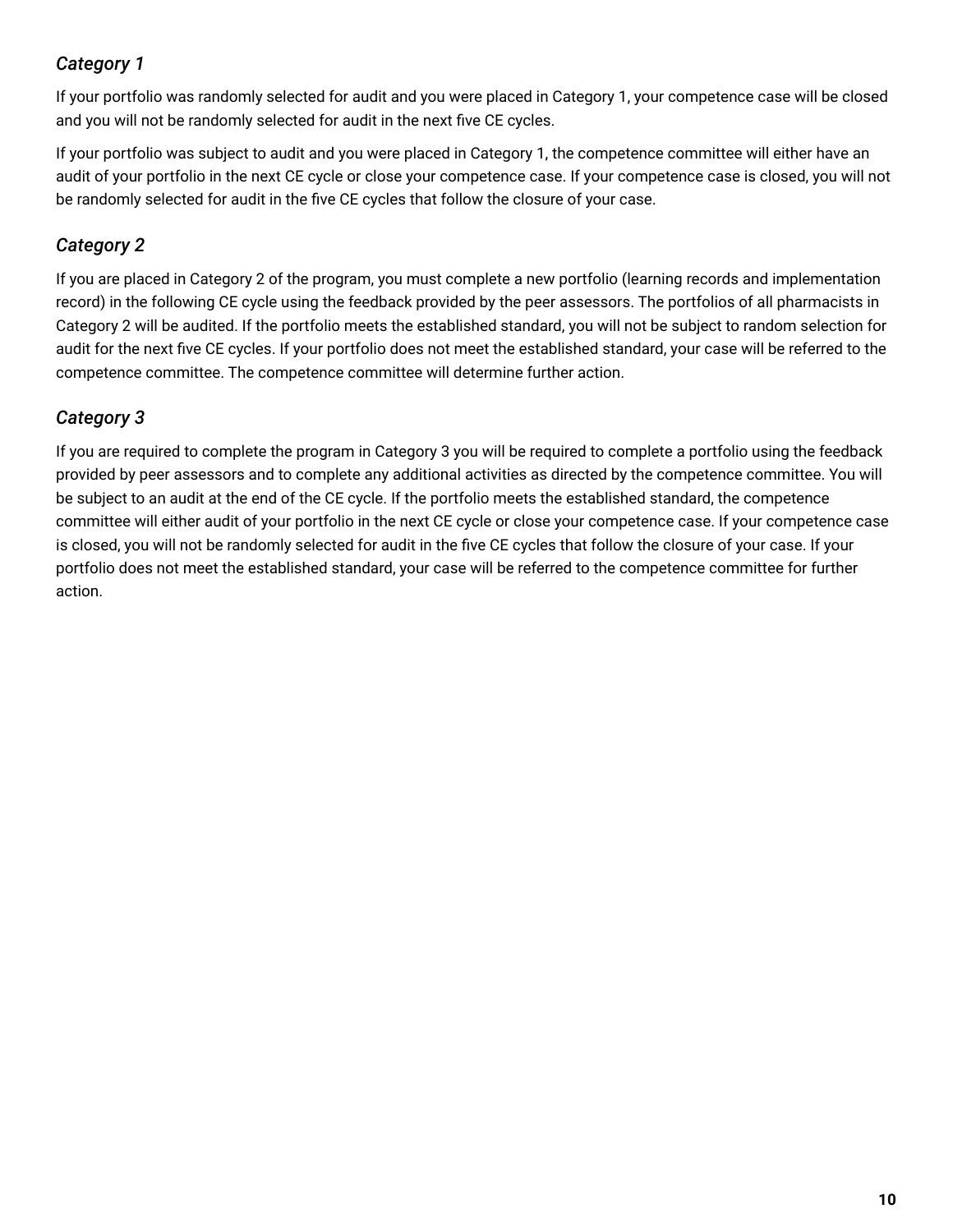# <span id="page-12-0"></span>6. Practice Improvement Program

The purpose of the Practice Improvement Program (PIP) is to engage a clinical pharmacist in an individualized approach of reflecting on their practice, accepting the deficiencies identified, taking action to resolve the deficiencies, and continuing to evolve their practice to align with the expectations of the regulatory framework. The regulatory framework includes the Acts, regulations, standards of practice, and code of ethics that describe the expectations of regulated members providing professional services.

The competence committee will prescribe assessment of a clinical pharmacist referred to the PIP and activities to support the betterment of their professional practice. Through an individualized approach, a clinical pharmacist will work to improve identified practice and competence deficiencies.

A clinical pharmacist may be referred to the PIP by the competence committee or other departments within ACP (e.g., professional practice, complaints, registration). Referrals may come about through competence assessments or interactions with the clinical pharmacist during an inspection or investigation, or as part of a resolution of a complaint or hearing tribunal. As well, a clinical pharmacist who is unsuccessful after two attempts to obtain the additional prescribing authorization will also be referred to the PIP.

## 6.1 Communication

The competence director will facilitate communication between the competence committee and the clinical pharmacist. Within 60 days of referral to the PIP, the competence director will inform you of the date when the competence committee will consider your competence case. The competence director will

- a) Provide notice to you of the date of the competence committee meeting. Upon notice, you may send information or materials to the competence director, for consideration by the competence committee, no less than 14 calendar days prior to the meeting date.
- b) Provide documentation (e.g., from learning activities, competence assessments, practice visits) to the competence committee including all information provided by you.

Following the competence committee meeting, the competence director will provide the directives of the competence committee to you within 30 calendar days of their decision.

A clinical pharmacist is responsible for responding to correspondence from the ACP and meeting with the competence director, or their designate, on the agreed-upon dates, and at the time and location specified.

- a) Should you need to reschedule a meeting, you are expected to do so not less than three business days in advance of the scheduled meeting date.
- b) If you fail to participate in the meetings or frequently reschedule them, your case will be referred to the competence committee for further consideration and direction.